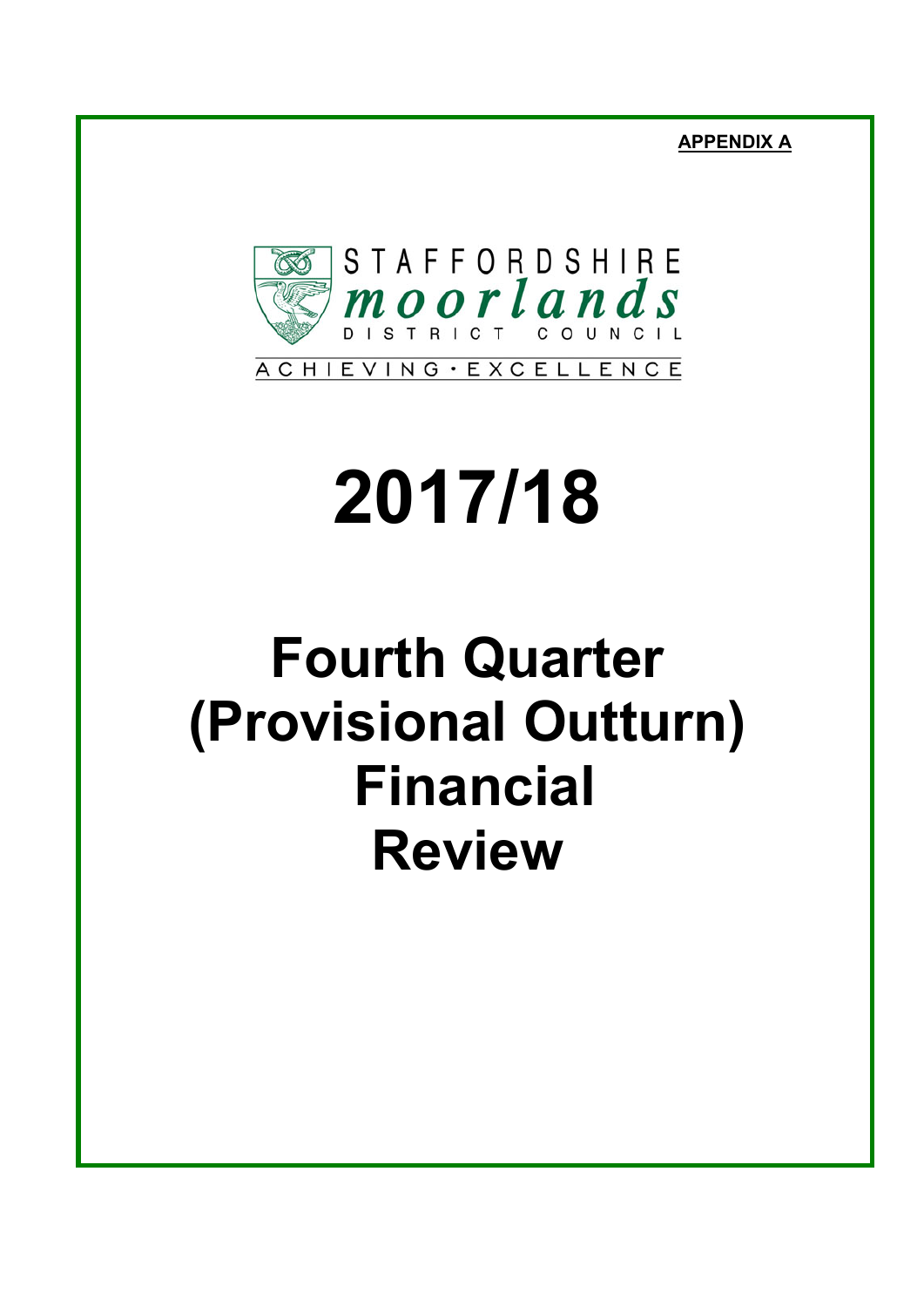#### **1 Background and Introduction**

- 1.1 In accordance with the Council's Financial Procedure Rules and recommended good practice, a quarterly financial report is presented to members. This is the final report for 2017/18.
- 1.2 The report summarises overall financial performance for 2017/18 with particular emphasis on the key sources of financial risk to the Council. Specific considerations are as follows:
	- **General Fund Revenue Account (Section 2)** considers budgetary performance on the General Account by looking at variations in income and expenditure and the funding received by the Council.
	- **Efficiency and Rationalisation Programme (Section 3)** considers progress in achieving the efficiency and rationalisation savings forecast for 2017/18.
	- **Capital Programme (Section 4)** provides an update to Members on progress against the Council's capital plan
	- **Treasury Management (Section 5)** sets out the key statistics in terms of investments and borrowings;
	- **Revenue Collection (Section 6)** considers progress-to-date in collecting the Council Tax and Business Rates; and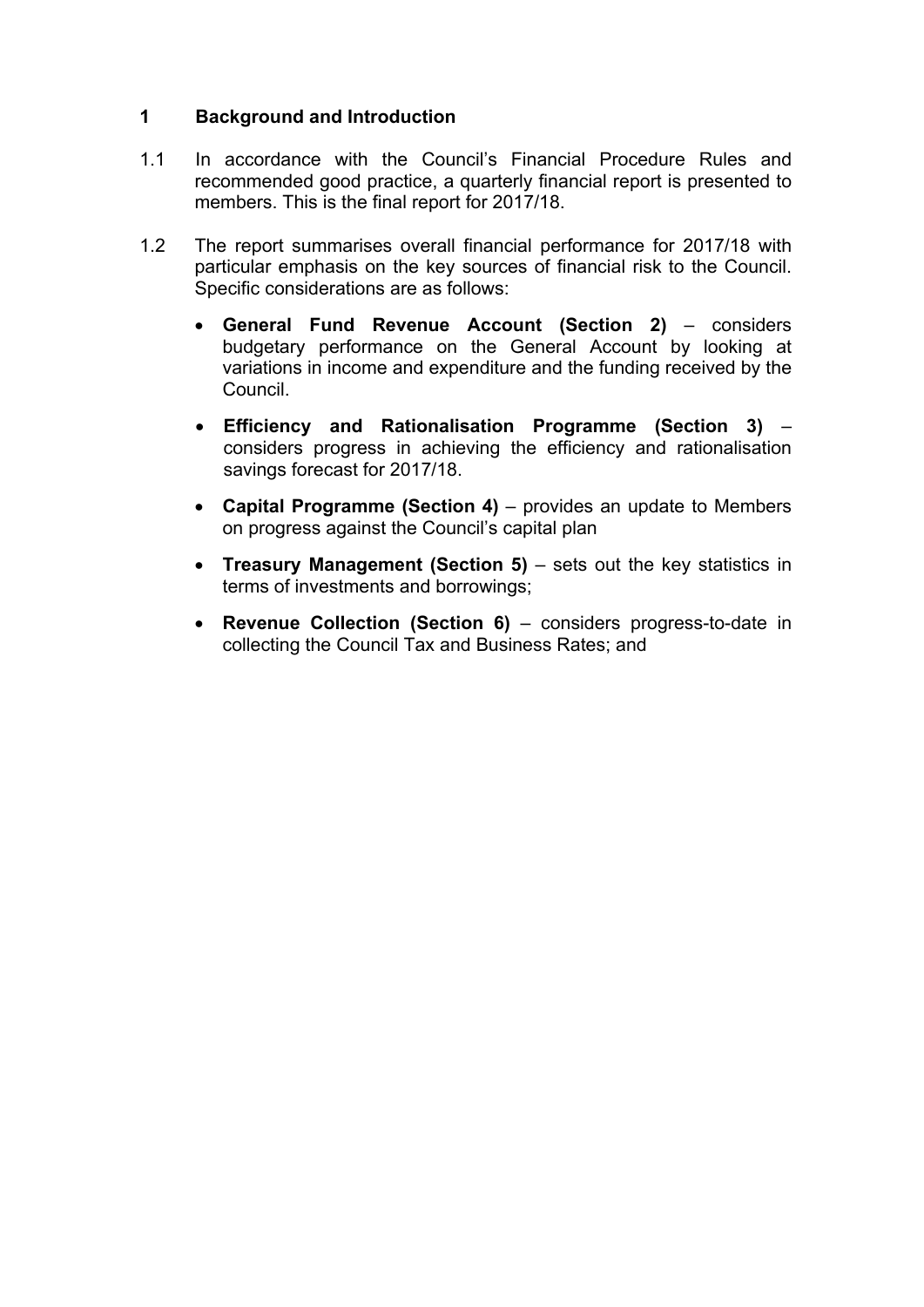#### **2 General Fund Revenue Account**

2.1 This section of the report considers the financial performance of the General Fund Revenue Account against budget by setting out variations in income and expenditure and funding received by the Council.

| <b>Service</b>                          | 2017/18<br><b>Budget</b> | <b>Projected</b><br><b>Outturn</b><br>2017/18 | <b>Variance</b> | Use of<br><b>Earmarked</b><br><b>Reserves</b> |
|-----------------------------------------|--------------------------|-----------------------------------------------|-----------------|-----------------------------------------------|
|                                         | £                        | £                                             | £               | £                                             |
| Alliance Management Team                | 500,990                  | 481,379                                       | (19,611)        |                                               |
| Audit                                   | 95,860                   | 93,592                                        | (2,268)         |                                               |
| <b>ICT</b>                              | 708,010                  | 629,136                                       | (78, 874)       |                                               |
| Human Resources                         | 65,860                   | 52,756                                        | (13, 104)       |                                               |
| <b>Member Services</b>                  | 309,800                  | 260,775                                       | (49, 025)       |                                               |
| <b>Property Services</b>                | 1,157,710                | 1,273,451                                     | 115,741         | 75,321                                        |
| <b>Benefits</b>                         | 900                      | (109, 348)                                    | (110, 248)      |                                               |
| <b>Planning Applications</b>            | (24, 310)                | (114, 323)                                    | (90, 013)       |                                               |
| <b>Building Control</b>                 | (79, 790)                | (16, 364)                                     | 63,426          |                                               |
| <b>Customer Services</b>                | 584,800                  | 543,469                                       | (41, 331)       |                                               |
| <b>Legal Services</b>                   | 225,670                  | 191,637                                       | (34,033)        |                                               |
| <b>Electoral Services</b>               | 84,470                   | 24,658                                        | (59, 812)       | (26, 680)                                     |
| Licensing and Land Charges              | (221, 710)               | (225, 179)                                    | (3, 469)        |                                               |
| Regeneration                            | 435,500                  | 449,909                                       | 14,409          | (35, 485)                                     |
| <b>Communities and Cultural</b>         | 427,400                  | 442,262                                       | 14,862          | 60,775                                        |
| <b>Housing Strategy</b>                 | 58,650                   | (33, 802)                                     | (92, 452)       | (80, 533)                                     |
| Transformation                          | 191,810                  | 191,531                                       | (279)           |                                               |
| <b>Community Safety and Enforcement</b> | 175,600                  | 145,627                                       | (29, 973)       |                                               |
| Finance, Income and Procurement         | 387,560                  | 465,009                                       | 77,449          | 23,505                                        |
| Corporate Finance*                      | 1,962,970                | 1,572,452                                     | (390, 518)      | 2,537                                         |
| <b>Waste Collection</b>                 | 1,976,750                | 2,056,251                                     | 79,501          |                                               |
| <b>Street Scene</b>                     | 358,150                  | 337,223                                       | (20, 927)       |                                               |
| Leisure Services                        | 640,890                  | 586,487                                       | (54, 403)       |                                               |
| Horticulture                            | 583,290                  | 542,537                                       | (40, 753)       | 6,615                                         |
| <b>Visitor Services</b>                 | (409, 490)               | (361, 572)                                    | 47,918          |                                               |
| <b>Environmental Health</b>             | 439,960                  | 440,909                                       | 949             |                                               |
| <b>Net Total of Services</b>            | 10,637,300               | 9,920,462                                     | (716, 838)      | 26,055                                        |
| <b>Net Interest</b>                     | (357, 870)               | (393, 583)                                    | (35, 713)       |                                               |
|                                         | 10,279,430               | 9,526,879                                     | (752, 551)      |                                               |
| Funding : external<br>: reserves -      | (9,751,040)              | (10, 481, 690)                                | (730, 650)      |                                               |
| contribution/(use)                      | (528, 390)               | (542, 265)                                    | (13, 875)       |                                               |
| <b>Projected (Surplus)/Deficit</b>      |                          | (1,497,076)                                   | (1,497,076)     | 26,055                                        |

<sup>\*</sup> In previous quarters Staff costs were budgeted and recorded in Finance & Procurement. They were considered a corporate resource to be the main source of savings realised by the Authority's Efficiency and Rationalisation Programme, However to show the true use of resources by individual services it is necessary to include the actual staff costs incurred. Therefore the Quarter Four provisional outturn position includes the actual staff costs (and matching budgets) at the service level.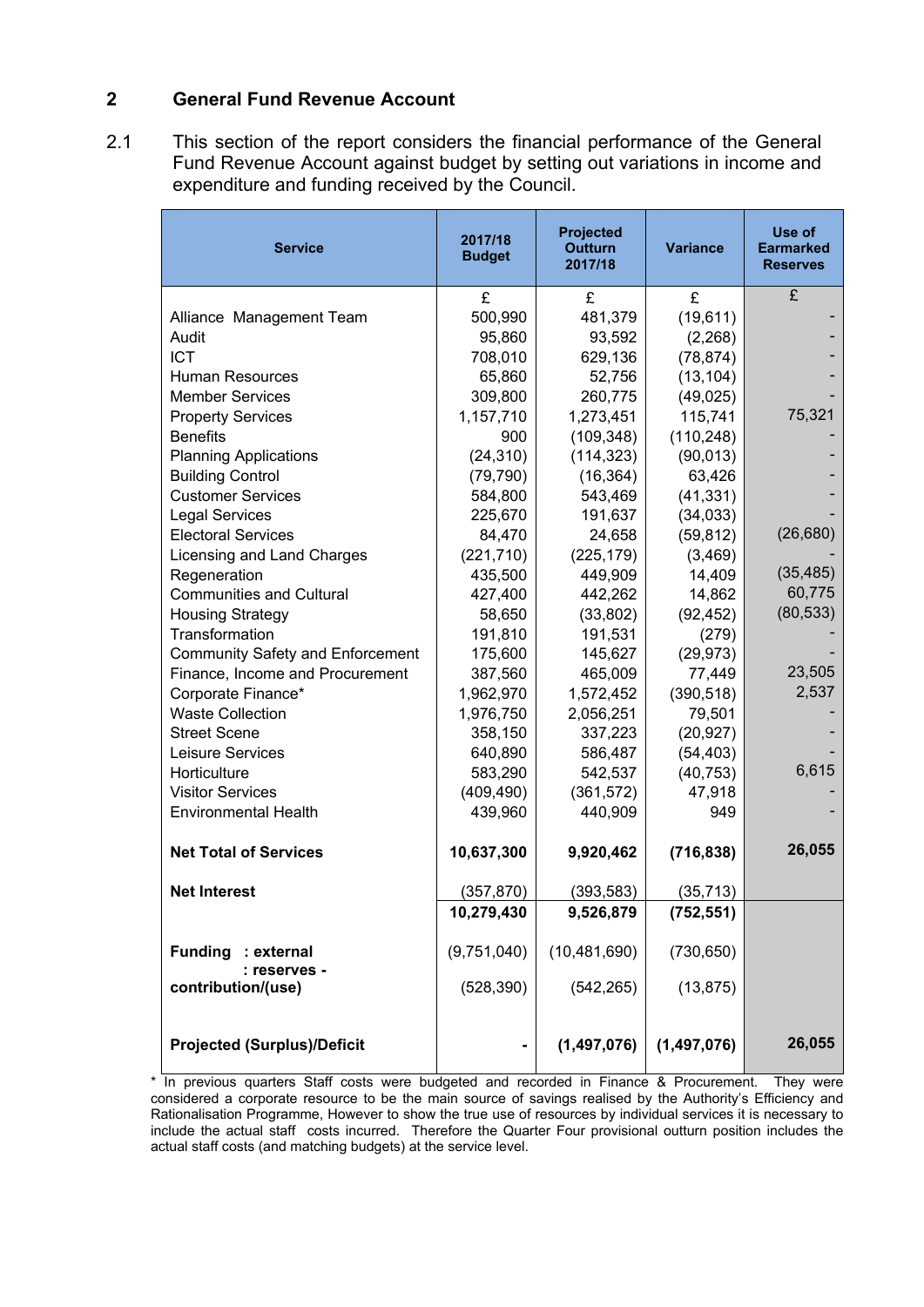- 2.2 A revenue budget of £10,279,430 was set for 2017/18. The table above shows how this budget has been allocated to services.
- 2.3 The provisional outturn on the General Fund Revenue Account for the year is £8,782,354. This represents a projected surplus for the year of £1,497,076.
- 2.4 There were five significant overspends on the General Fund Revenue Account:
	- Property (£115,741 overspend) The most significant pressure on the service budgets was an overspend of some £208,000 on repairs and maintenance. However owing to the nature of the repairs £75,321 of the Authority's earmarked Health and Safety reserve has been used to meet the additional costs (see 2.6). Savings against Non-Domestic Rates and Utility budgets reduced the overall overspend.
	- Building Control (£63,426 overspend) while operational costs were reduced by some £52,000 this could not offset the larger decrease in income suffered by the service.
	- Finance, Income and Procurement (£77,449 overspend) The Recovery function is around £60,000 over budget owing to lower than expected summons income due to the changes implemented on the calculation of summons/liability order costs. System modifications implemented in Local Taxation, in line with changes to Non-Domestic Rates legislation, have taken the service £19,000 over budget. The additional costs, of around £23,500, have been funded out of an existing earmarked reserve at the year end (see 2.6).
	- Waste Collection (£79,501 overspend) While income from container hire was some £15,000 above budget this was more than offset by overspends elsewhere. Repair costs of the ageing vehicle fleet were £15,000 above expectations and gate fees were £16,000 above budget. But the largest single factor was a reduction in the income generated by paper recycling. This reflected both a reduction in the tonnages collected and the price earned.
	- Visitor Services (£47,918 overspend) Museum running costs were some £14,000 above budget. There were also overspends within the market service amounting to around £30,000. The initiative at Cheadle accounted for £4,000 of this but the rest was down to overspends on Leek markets' running costs such as repairs and refuse disposal.
- 2.5 There were eight significant underspends on the General Fund Revenue Account:
	- ICT (£78,874 underspend) savings have accrued from lower than expected spend across a range of service activities (telephony, system upgrades, consultancy, ad-hoc projects).
	- Member Services (£49,025 underspend) A £10,000 grant from the Police and Crime Commissioner contributed to an overall surplus for the year. However the majority of the underspend arose from savings against member allowance and subsistence costs.
	- Benefits  $(E110,248 \text{ underspend}) -$  the administrative costs of the service were some £43,000 below budget owing to savings on spend and receipt of £37,000 in grants towards implementing government initiatives and process changes. The year also saw an emphasis on the pursuit of overpaid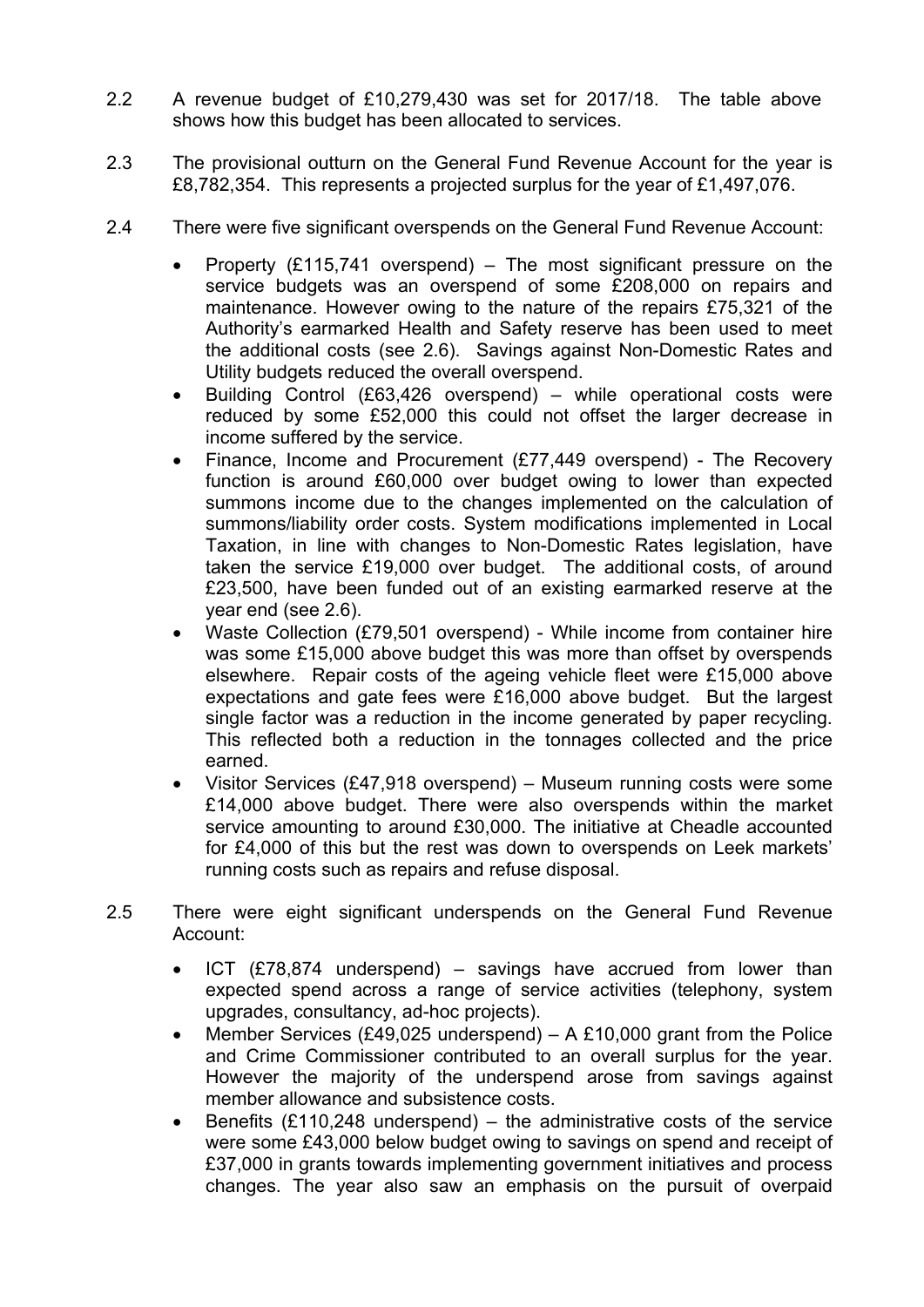benefits by means of raising invoices to claimants. The act of raising invoices results in the service being credited as if they were all paid on issue. As realistically not all invoices will be paid the income accruing to the service was offset by a substantial bad debts provision.

- Planning Applications (£90,013 underspend) the majority of the underspend relates to additional planning fee income (planning fees were increased nationally in January 2018)
- Electoral Services (£59,812 underspend) The service budgets to make an annual contribution in to an earmarked reserve in order to smooth the costs of the council's elections over the term of the administration. The budgeted underspend to fund this contribution for 2017/18 is £26,680 (see 2.6) A further £20,000 underspend resulted from the in-year costs relating to Individual Elector Registration being below the level of funding received from Central Government in the form of Section 31 grant.
- Housing Strategy (£92,452 underspend) Some £85,000 in Government grants were received in year to support actions to be taken by the Authority in response to the Homelessness Reduction Act. As the majority of initiatives identified under the Authority's Homeless Strategy did not take place in 2017/18 this funding has been carried forward as an earmarked reserve (see 2.6).
- Corporate Finance (£390,518 underspend) Corporate Finance records the Authority's performance against its efficiency savings target and the consolidation of savings against corporate budgets such as for employee costs. This cashing-up exercise has been completed and as reported at section 3 below, the saving target for the year was achieved. In addition significant savings have accrued against corporate staff and inflation contingency budgets. The net impact of staff turnover and vacancies has contributed £300,000 while a saving of £60,000 has accrued from lower than anticipated inflationary pressures.
- Leisure Services (£54,403 underspend) A new leisure development strategy was finalised in July. The full roll out of its programmes was not completed in 2017/18 generating an underspend of some £18,000. There were further underspends across a number of service budgets including some £13,000 saved against the Leisure Centre repairs budget
- 2.6 The actual level of funding achieved in the year was £744,525 above the original estimate owing to variances across the following income streams;

*External Funding: (£730,650)*

- Business Rates Retention (£725,220):
	- An increase of £174,510 in the level of retained business rates is anticipated owing to increases in business rates income prudently not assumed in the budget because of uncertainties surrounding the 2017 revaluation and appeals provision.
	- Following new information provided by the Valuation Office Agency, the DCLG has adjusted the tariff payable on business rates for the year for all Councils. This has had a positive effect for this Council and increases the level of retained business rates by £114,510.
	- An increase of £412,200 is anticipated resulting from additional S31 grants to fund the new reliefs not known at the budget setting stage for Local Discretionary Relief, Supporting Small Businesses, Pub Relief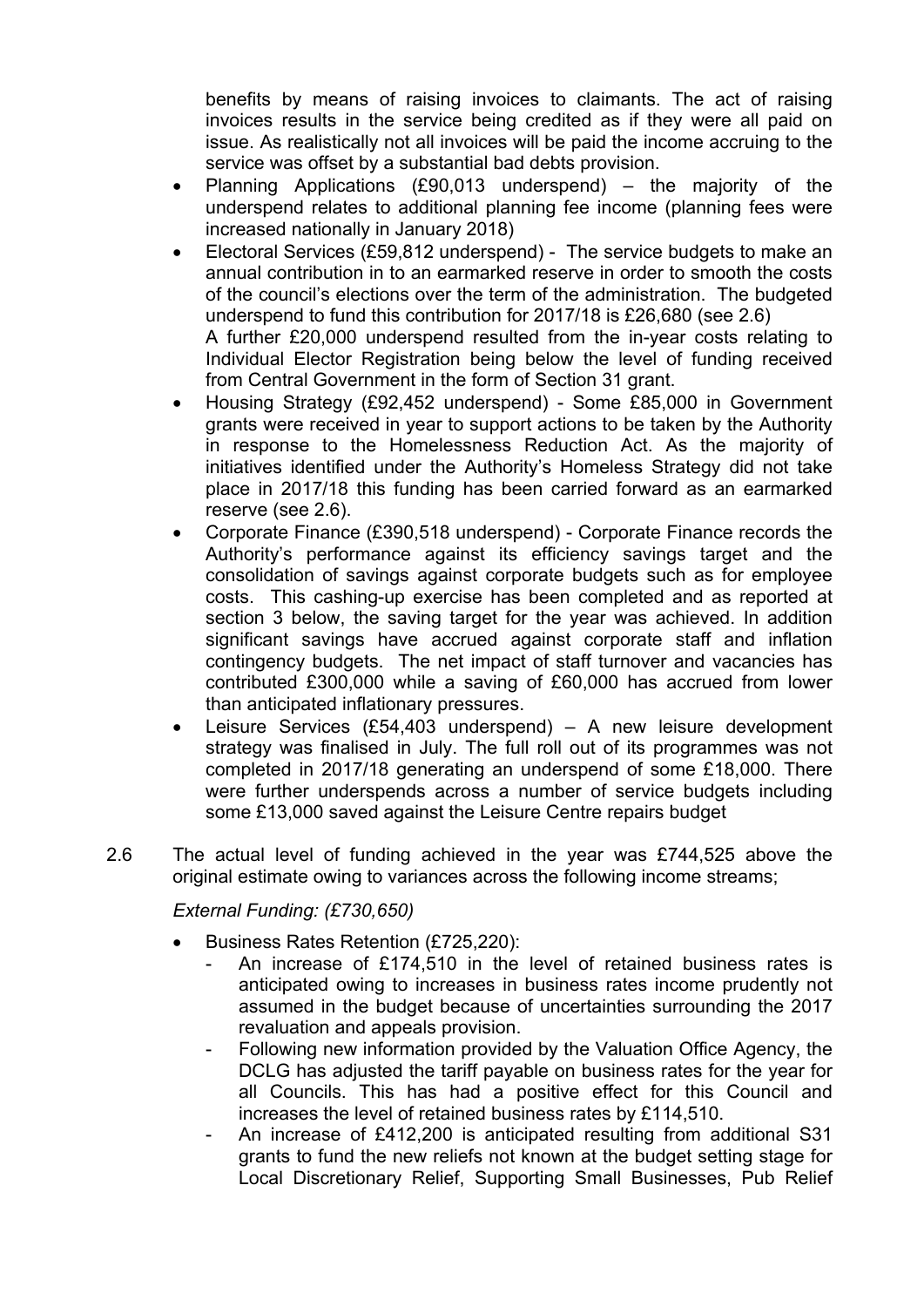and the change in thresholds on Small Business Rate Relief. These grants are credited to the General Fund in the year and the associated reliefs have the opposite effect of increasing the Collection Fund deficit to be distributed the following year.

The resulting reduction in NNDR income from these additional reliefs also has the effect of reducing the net levy payable to the Staffordshire Pool, which improves the Council's retention by £24,000.

In line with the Medium Term Financial Plan requirements the increased deficit in 2018/19, as a result of accounting for business rates appeals and reliefs, will need to be accommodated by the use of the Authority's reserves (see 2.11).

#### *Use of Reserves: (£13,875)*

- There was a £516,210 drawdown of reserves included in the 2017/18 budget. As detailed in 2.8 instead of a use of reserves they were actually increased by £980,866.
- In addition, £12,180 was budgeted to be drawn from earmarked reserves the actual amount drawn from earmarked reserves in 2017/18 was £26,055 (as shown in the table in 2.1)

#### *Earmarked:*

- Property Services £75,321 use: the cost of resolving urgent health and safety works at the Council's properties is to be covered out of this reserve.
- Electoral Services £26,680 contribution: this is a budgeted annual contribution in to a reserve earmarked to spread the cost of the District's elections over the term of a council.
- Regeneration £35,485 contribution: relating to New Burdens monies received in 2017/18 which will be applied in 2018/19
- Communities and Cultural £60,775 use: To facilitate the fact that Local Strategic Partnership projects often take place in a different year to when the funding is received an earmarked reserve is used to carry funds between years. The use of this reserve reflects the level of such activities being progressed by the service in 2017/18.
- Housing Strategy £80,533 contribution: The Authority has received significant funding from Central Government towards the cost of satisfying the requirements of the Homelessness Reduction Act. As the majority of actions were only to come into effect after the financial year end an earmarked reserve has been used to carry the funding forward to future years.
- Finance, Income and Procurement £23,505 use: the cost of updating the Business Rates software following legislative changes has been part funded out of a reserve created from Government funding received in prior years.
- Corporate Finance £2,537 use: the Authority occasionally suffers a charge arising from its historical liability with Municipal Mutual Insurance. The Authority's Insurance Reserve is used to fund these irregular charges.
- Horticulture £6,615 use: Works on Recreation Grounds and Open Spaces are part funded each year by drawing down on Section 106 monies previously received from Developers as part of their planning obligations.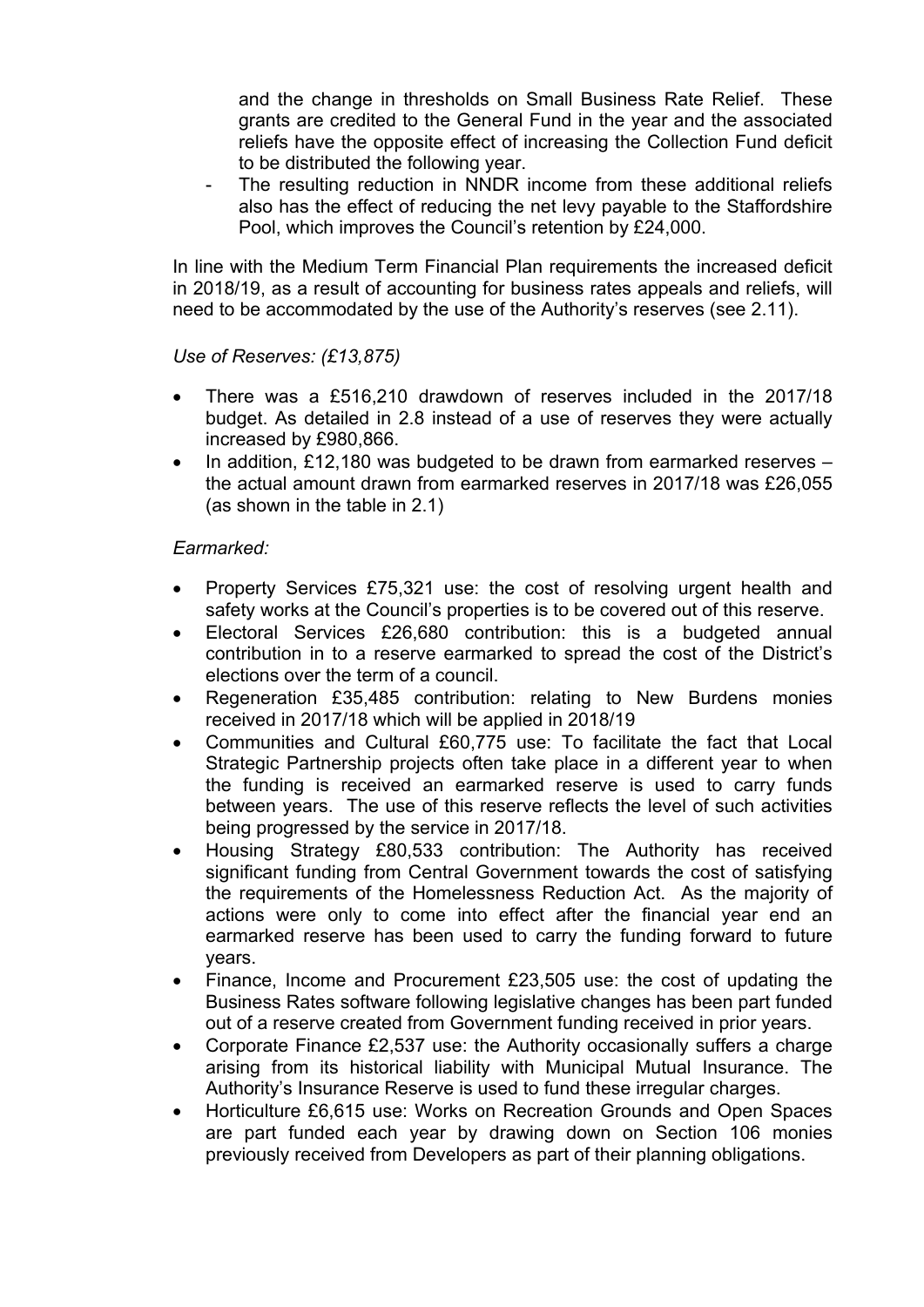#### *General Fund Revenue Reserves*

- 2.7 The provisional outturn for the year on the General Fund Revenue Account was a £1,497,076 surplus.
- 2.8 The surplus generated is calculated inclusive of the £516,210 use of general reserves budgeted for 2017/18. If this budgeted contribution is excluded the £980,866 that remains represents the amount by which the Authority's contingency reserves have increased.
- 2.9 The Authority's calculated minimum for its contingency reserve is £1,000,000. A review of the Authority's reserves has been performed to identify areas where earmarking for future projects was considered prudent while maintaining a satisfactory level for contingency. As a result the following moves into earmarked reserves are proposed;
	- £1,500,000 added to an earmarked reserve set aside to fund capital expenditure and reduce the overall cost of borrowing. It is anticipated that this will be applied to acquiring vehicles and equipment for Alliance Environmental Services Limited.
	- £57,000 added to the Authority's earmarked Elections reserve which exists to spread the cost of the Authority's quadrennial election over the life of a council.
- 2.10 In addition the balance of £60,000 on the Growth earmarked reserve has been returned to Contingency. The reserve was not considered necessary as the business promotion activities it was created to fund can be supported out of existing revenue budgets.
- 2.11 The effect of these changes results in a balance on general fund reserves as at 31st March 2018 of £3.108 million – which is £2.108 million above minimum contingency. The current Medium Term Financial Plan, which accommodates the £0.412m deficit on the Collection Fund (see 2.6), expects to utilise a net £0.3m (£793,000 drawdown required 2018/9) of general contingency reserves to support the revenue budget over the next four years 2018/19 – 2021/22. This is however dependent on the realisation of the Efficiency Plan.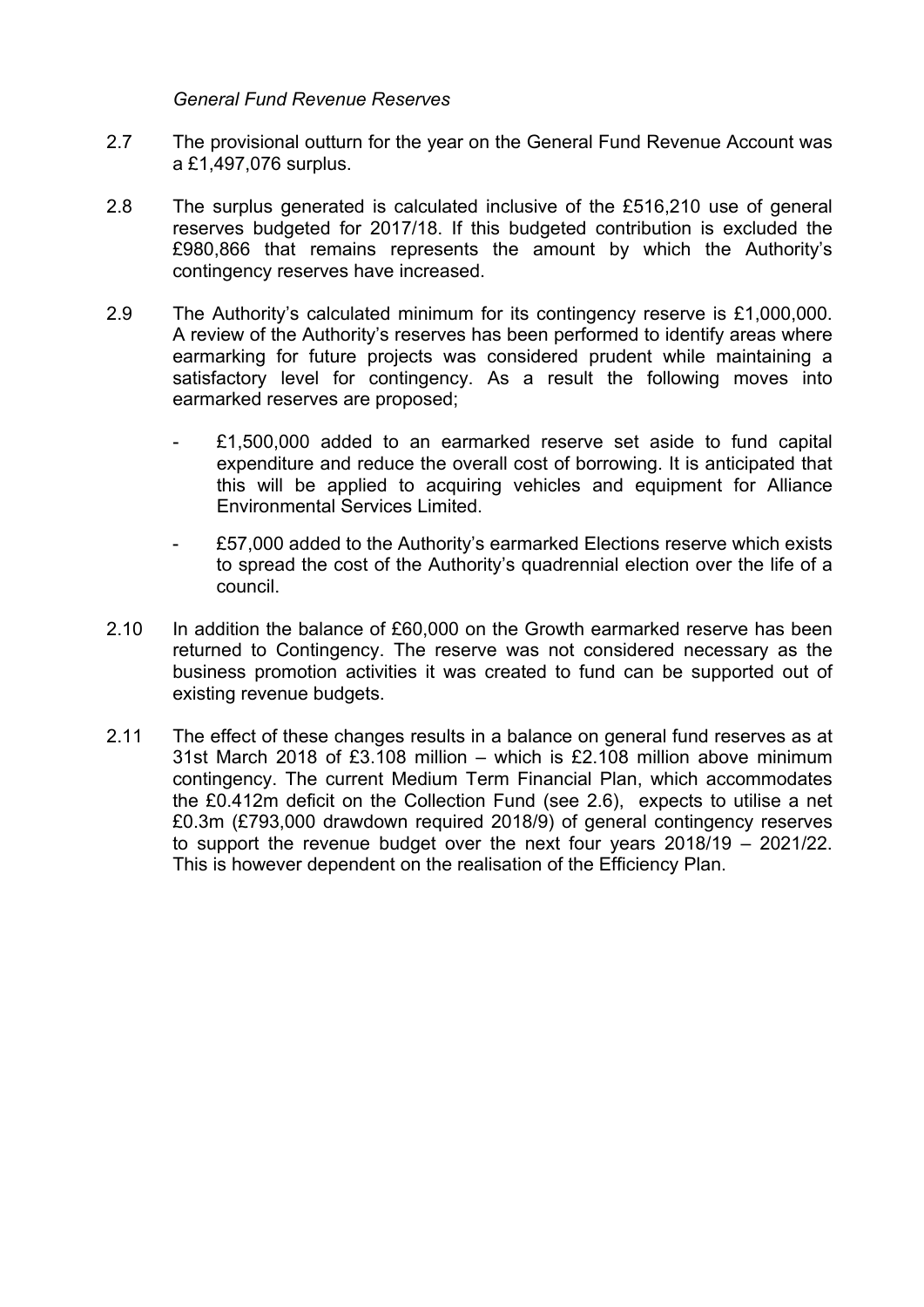#### **3. Efficiency and Rationalisation Programme**

- 3.1 This section of the report considers the financial performance of the Council's Efficiency and Rationalisation Programme in 2017/18.
- 3.2 The Council's Medium-Term Financial Plan (approved in February 2017) included a new four-year (2017/18 – 2020/21) Efficiency and Rationalisation Strategy targeting savings of £3.14 million. This was required to balance the forecast budget deficit position of £2.7m and also the carry forward of unachieved efficiencies from 2016/17 of £0.4m
- 3.3 The new Efficiency and Rationalisation Strategy will have the effect of both reducing expenditure and increasing income. The need to grow income is now more of a priority as the Council moves more towards being self-financing. The strategy has been developed with the underlying principles of protecting frontline service delivery. It is also intended that the strategy is a tool to enable the Council to ensure that its service spending is determined by the established priorities set out in the Corporate Plan.
- 3.4 There are five areas of focus:
	- Major Procurements There is the opportunity to focus attention on a number of large service functions which are currently provided by an external contractor / supplier. A number of significant contracts are coming to an end. This will also allow a fundamental review of these services with proper consideration of the current financial constraints. The contract commitments have sometimes restricted the opportunity to align services across the alliance with High Peak. The individual projects will focus on Waste Collection & Environment Services, Leisure Management and Facilities Management
	- Asset Management Plan continuation of the existing priority of rationalising the Council's asset base with a focus around priorities in order to allow for the necessary capital investment
	- Growth development of a clear focus upon housing and economic growth based upon the emerging Local Plan.
	- Income Generation focus on increasing the yield from existing sources on income and a drive towards identifying new sources of income
	- Rationalisation a commitment to reducing expenditure on non-priority areas of spend e.g. management arrangements, channel shift, nonstatutory services
- 3.5 The 2017/18 budget provides for the achievement of £661,000 of such savings in year – with a significant focus on income generation and management structure review.
- 3.6 At the end of Quarter 4, £661,000 has been taken against the overall Efficiency programme, thus achieving the savings target for the year. This total relates to management review savings, additional income from car parking and recycling, channel shift project savings, corporate staffing budget savings, the result of agency / vacancy reviews within Operational Services, and a reduction in postage and printing costs.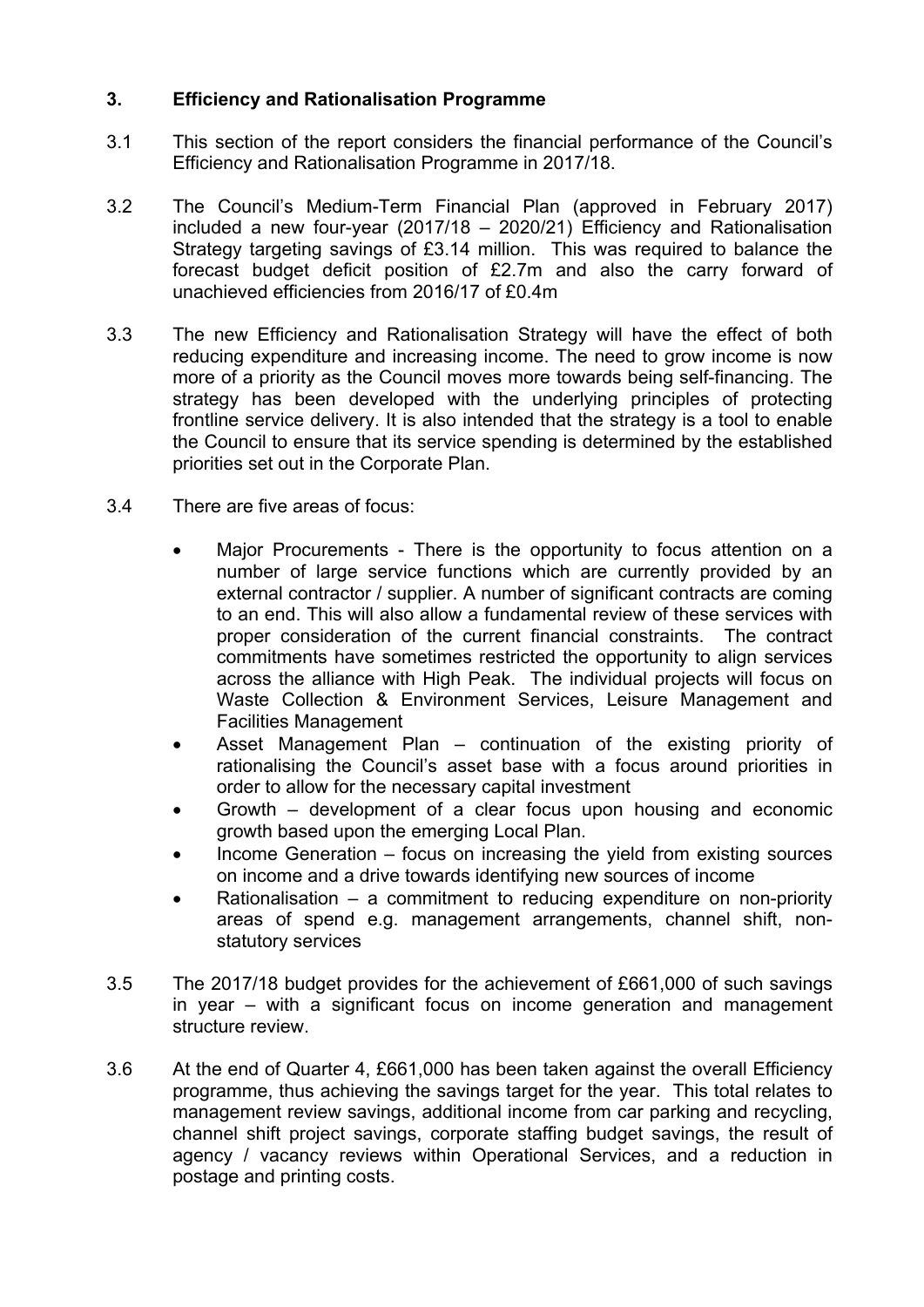3.7 The Authority carries a reserve of £492,000 earmarked to support the Strategy which can be drawn on to offset any one-off and short term costs from the service review process and consequent shortfall against the efficiency target. It has not been necessary to draw on this reserve in 2017/18 so it remains intact to underwrite performance against future savings targets in the Efficiency Programme.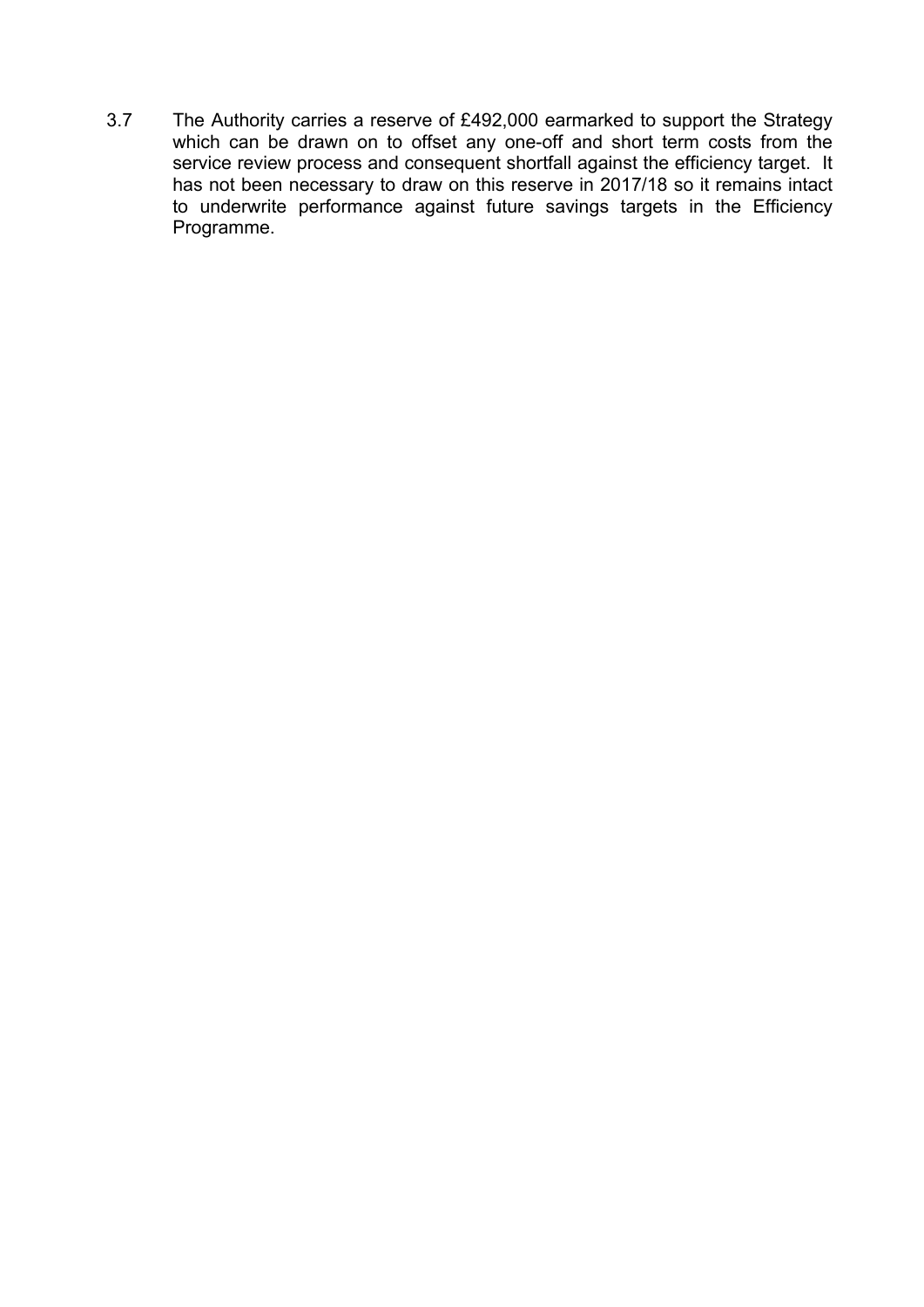#### **4. Capital Programme**

- 4.1 This section of the report provides an update on the Council's Capital Programme.
- 4.2 The revised General Fund Capital Programme for 2017/18, as updated and approved in February, was set at £1,712,470
- 4.3 The 2017/18 provisional outturn at Mach 2018 is summarised in the table below, with further detail provided at Annex A.

| <b>Service</b>                       | 2017/18<br><b>Approved</b><br><b>Budget</b> | 2017/18<br><b>Outturn</b> | <b>Variance</b> |
|--------------------------------------|---------------------------------------------|---------------------------|-----------------|
|                                      | £                                           | £                         | £               |
| <b>Housing Standards</b>             | 501,630                                     | 517,824                   | 16,194          |
| <b>Property Services</b>             | 932,840                                     | 770,830                   | (162, 010)      |
| <b>ICT</b>                           | 104,310                                     | 104,303                   | (8)             |
| Leisure Services                     | 14,000                                      | 12,498                    | (1,502)         |
| Regeneration                         | 51,760                                      | 36,041                    | (15, 719)       |
| Horticulture                         | 107,930                                     | 107,929                   | (1)             |
| <b>Total Spending</b>                | 1,712,470                                   | 1,549,424                 | (163, 046)      |
| <b>Grants External Contributions</b> | 775,850                                     | 850,779                   | 74,929          |
| <b>Capital Receipts</b>              |                                             | 38,051                    | 38,051          |
| <b>Capital Reserve</b>               | 420,000                                     | 7,511                     | (412, 489)      |
| Planning obligations                 | 16,700                                      | 16,710                    | 10              |
| Borrowing                            | 499,920                                     | 636,373                   | 136,453         |
| <b>Total Funding</b>                 | 1,712,470                                   | 1,549,424                 | (163, 046)      |

- 4.4 The Council incurred Capital Expenditure of £1,549,424 during the year against the revised budget of £1,712,470. This represents an under spend of £163,046 The majority of the underspend reflects the impact of Capital Programme projects which are either behind schedule or have progressed quicker than expected with the most significant variance being:
	- Property Services (£162,010 underspend) caused primarily by delays in progress of a number of asset management projects where expenditure in the year was below or ahead of forecast. These variances will be carried forward into 2018/19 to fund those projects. Also included in the variance is a (£58,127 underspend) recorded against roofing works at Biddulph Valley Leisure Centre. The project was completed in the year and the works required were less than originally anticipated.
- 4.5 Consequently, capital funding applied to the 2017/18 Capital Programme is lower than forecast, reflecting the of incidence and timing of capital spend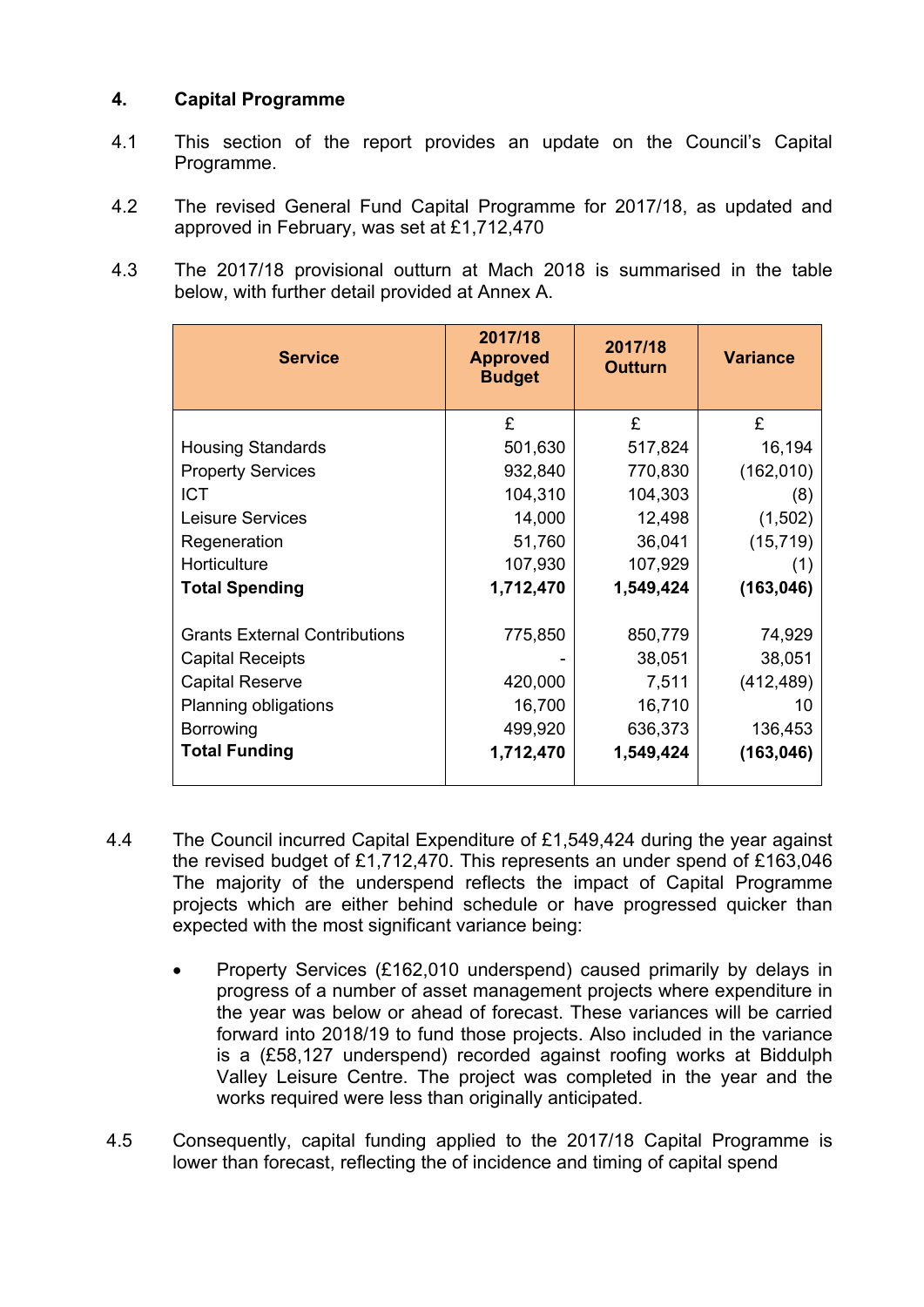4.6 As a result of the variances detailed above, approval is sought to increase the capital budgets for 2018/19 as shown in the table below:-

| Capital Programme 'Carry Forwards' (2017/18 to 2018/19) |                 |                                                                              |                                                              |  |  |
|---------------------------------------------------------|-----------------|------------------------------------------------------------------------------|--------------------------------------------------------------|--|--|
| <b>Service</b>                                          | <b>Variance</b> | Carry<br><b>Forward to</b><br>2017/18<br><b>Over/(Under)</b><br><b>Spend</b> | Over/<br>(Under)spend<br><b>Completed</b><br><b>Projects</b> |  |  |
|                                                         | £               | £                                                                            | £                                                            |  |  |
| Housing                                                 | 16,194          | 16,194                                                                       |                                                              |  |  |
| <b>Property Services</b>                                | (162, 010)      | (103, 883)                                                                   | (58, 127)                                                    |  |  |
| <b>ICT</b>                                              | (8)             |                                                                              | (8)                                                          |  |  |
| Leisure Services                                        | (1,502)         |                                                                              | (1,502)                                                      |  |  |
| Regeneration                                            | (15, 719)       | (5, 524)                                                                     | (10, 195)                                                    |  |  |
| Horticulture                                            | (1)             |                                                                              | (1)                                                          |  |  |
| Total                                                   | (163, 046)      | (93, 213)                                                                    | (69, 833)                                                    |  |  |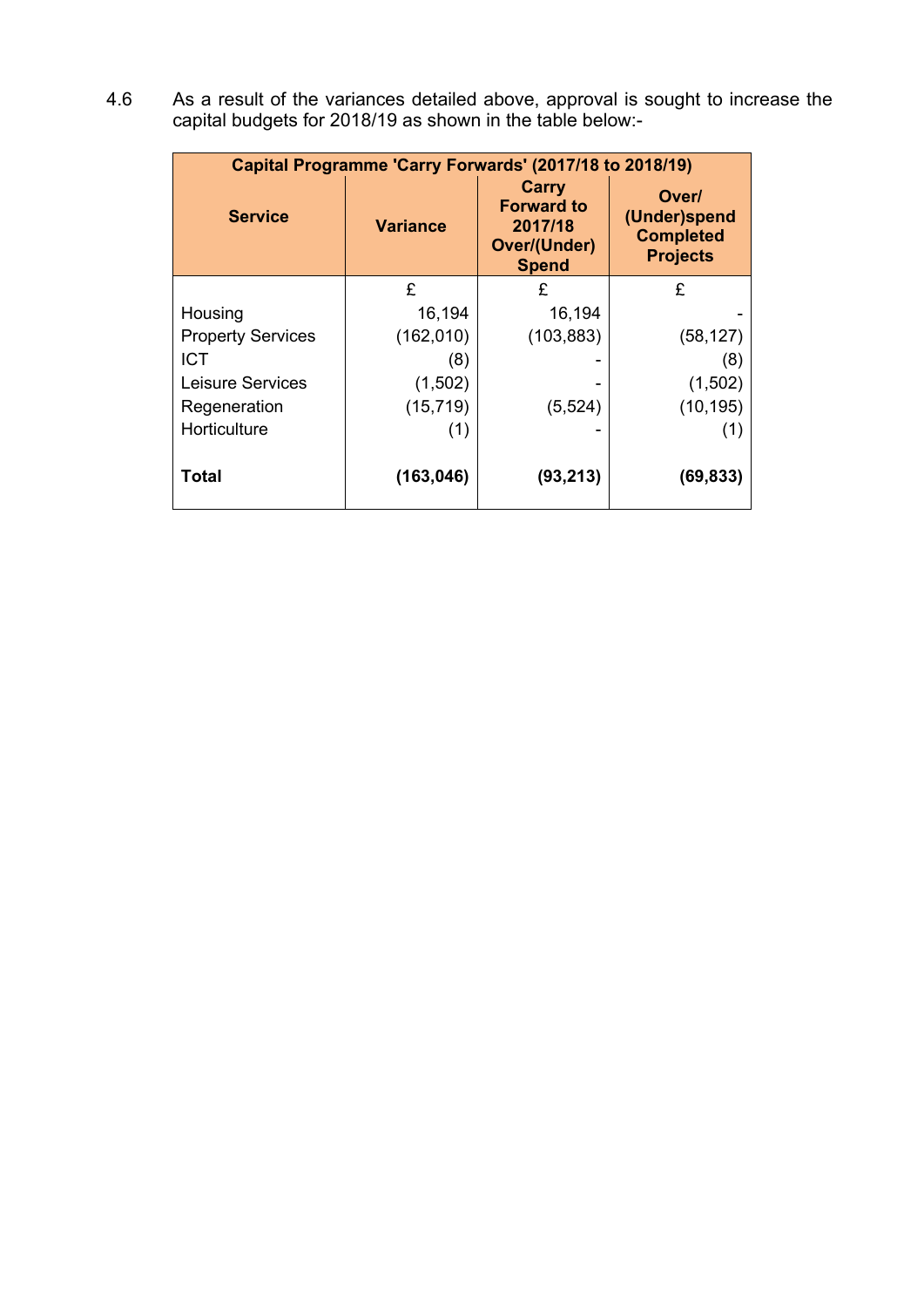#### **5. Treasury Management**

5.1 This section of the report sets out the key treasury management statistics in relation to the Council's investments and borrowings. This report comprises a high level treasury management summary. The Audit and Accounts Committee receives detailed operational updates on treasury management.

#### *Investments*

- 5.2 Cash Investments held on the 31st March 2018 totalled £5.6 million. Interest earned on these investments to the end of Quarter 4 totalled £37,331. The average level of funds available for investment to the end of Quarter 4 was £9.8 million.
- 5.3 The Council budgeted to receive £39,000 in investment income in 2017/18. The budget was set with the expectation that the low interest environment would continue, however the rates available on fixed investment opportunities reduced further still in the first half of the year and internal borrowing is reducing balances available for investment. The effects of these factors were largely offset by increasing interest rates following the increase in the Bank of England base rate on 2nd November. Therefore only a small shortfall of £1,669 is reported against the budget.

#### *Ascent Joint Venture*

- 5.4 Ascent (the joint venture company set up to deliver affordable housing across the District) had drawn the full £5 million debenture facility by the end of 2014/15. Interest is charged at 2%, therefore the budgeted interest income for the year is £100,000; this has been achieved.
- 5.5 The balance on the loan facility to Ascent remains at £14 million. There were no further drawdowns of the loan during 2017/18. The first tranche of the loan (£7m) was due for repayment on 11th October 2017, the fifth anniversary of the original drawdown. This was refinanced for a period of 1 year whilst the Ascent LLP business plan is reviewed.
- 5.6 Interest charged is based on the PWLB rate on the date of the drawdown plus a 1.25% risk premium. The budget of interest income related to the loan was set at £474,270 – this included £373,660 due from the original loan drawdowns and £100,610 relating to the continuation of the first tranche of the loan. The refinanced loan is charged interest at 2.61%, which is lower than the original drawdowns in this tranche (average 3.53%) due to the shorter period; therefore there a shortfall of £15,000 reported against the budget.

#### *Borrowing*

- 5.7 Total debt outstanding as at 31st March 2018 stood at £12.9 million. £12 million has been used to fund the Ascent Loan, the remaining £0.9 million relates to finance leases.
- 5.8 The Council has budgeted to incur £255,400 in interest charges in 2017/18. This was based on the existing Ascent Loan Balance of £14 million and a £1.7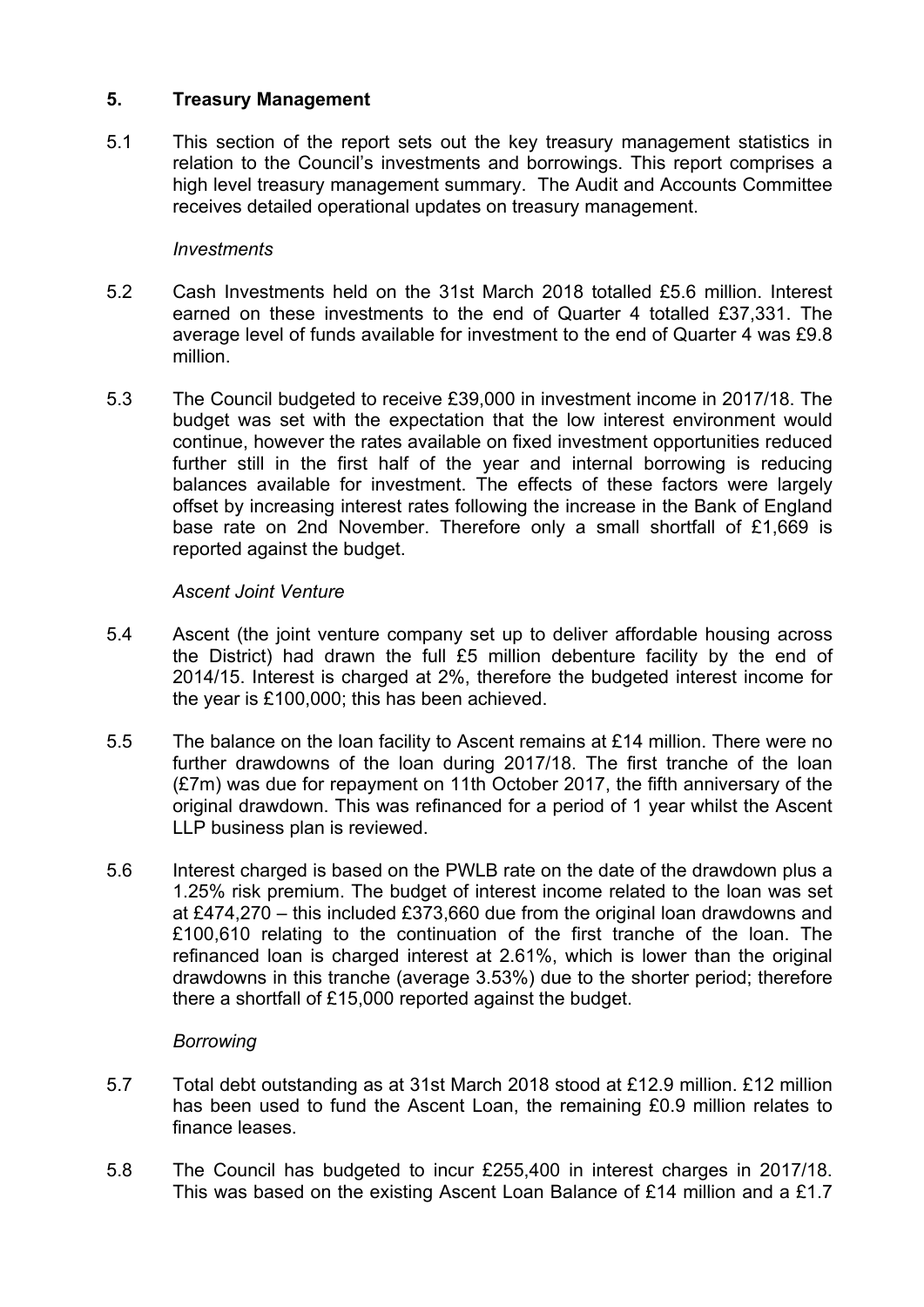million general fund borrowing requirement in the current year capital programme.

5.9 The refinancing of a maturing debt of £2 million relating to the Ascent Loan in 2016/17 has been delayed, instead being funded internally for the duration of this year. In addition to this, no 'new' external borrowing has taken place during the year. The delayed borrowing has achieved savings on total borrowing costs of £52,000.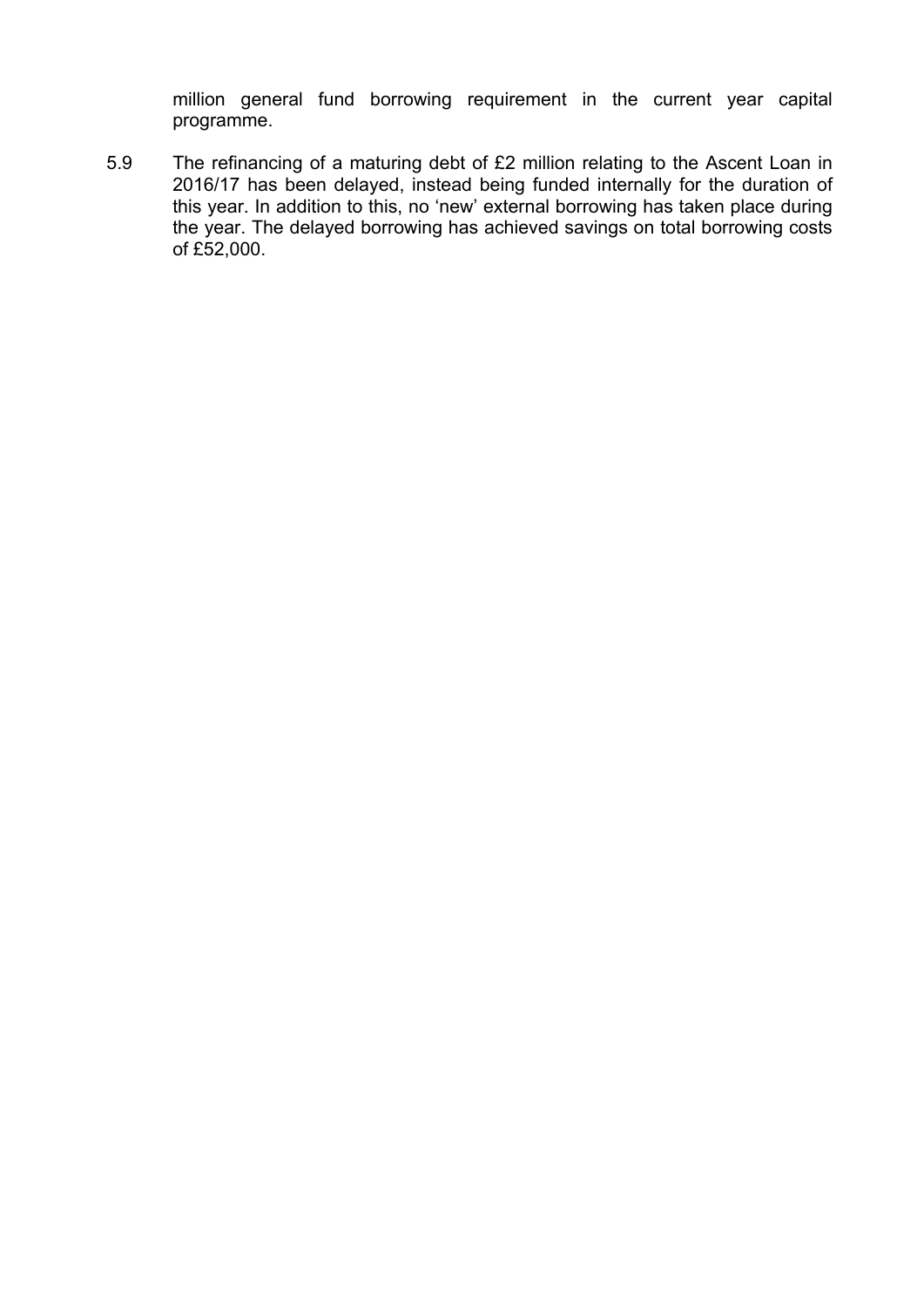#### **6 Revenue Collection**

- 6.1 This section of the report details progress to date in collecting the Council Tax, Business Rates and Sundry Debt.
- 6.2 The Quarter 4 collection rate outturn for the year 2017/18 was as follows:
	- Council Tax 98.6% of Council Tax was collected by 31<sup>st</sup> March 2018 (target achieved), compared to 98.7% for the same period last year.
	- Business Rates 98.5% of Business Rates was collected by 31st March 2018 (target achieved), compared with 98.8% for the same period last year.
- 6.3 At the end of Quarter Four the value of sundry debt that was over 60 days old was £110,423 which compares with £127,221 at 31st March 2017.